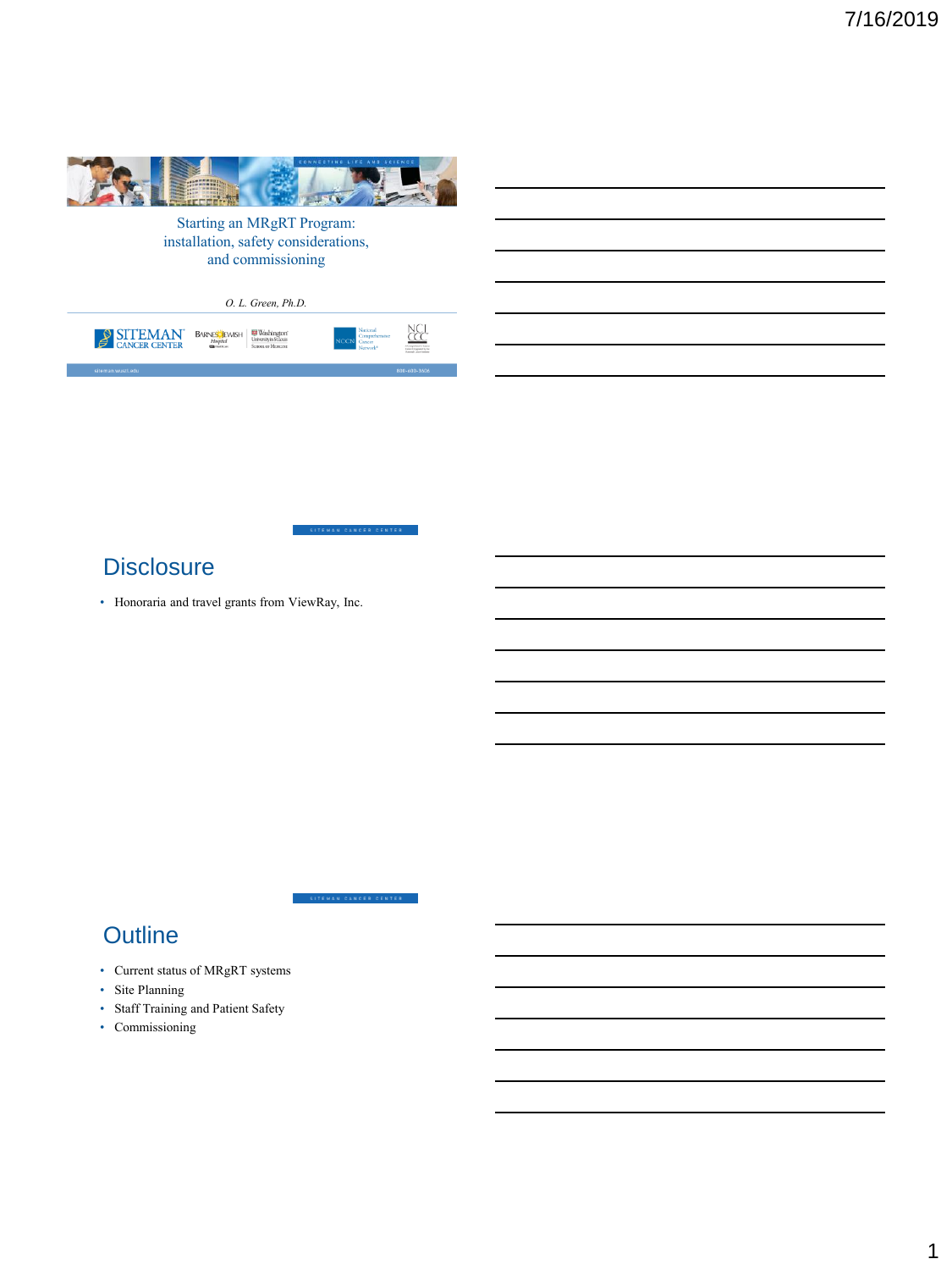ITEMAN CANCER CENTER

# **Outline**

- Current status of MRgRT systems
- Site Planning
- Staff Training and Patient Safety
- Commissioning

ITEMAN CANCER CENTER

# Current status of MRgRT systems

• Basic characteristics of commercially-available systems



Elekta Unity



-7FFF linac -EPID -55x22 cm<sup>2</sup> field size -160-leaf MLC -1.5 Tesla

#### SITEMAN CANCER CENTER

# Current status of MRgRT systems

• Basic characteristics of commercially-available systems



-Three Co-60 sources -555 cGy/min -Single-stack MLCs -105 SAD



-Split-doughnut 0.35-T MRI -4 fps sagittal plane imaging -real-time gating ViewRay MRIdian



-6FFF linac -600 MU/min -Doubly-stacked MLC -90 SAD -24x27 cm<sup>2</sup>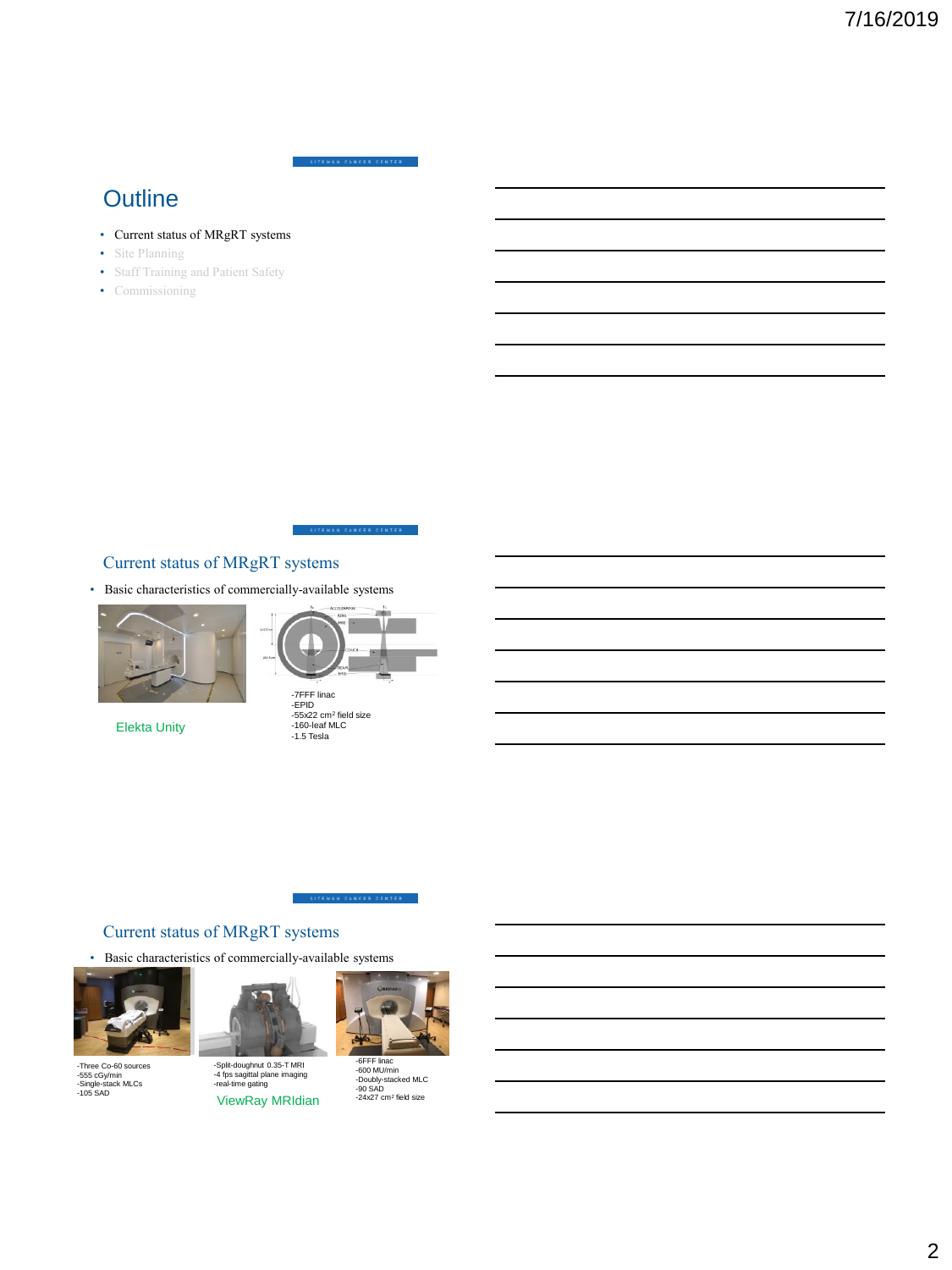

# Current status of MRgRT systems

• Proliferation of 0.35-T MRLinac units:



ITEMAN CANCER CENTER

SITEMAN CANCER CENTER

# Current status of MRgRT systems

• Proliferation of 1.5-T units:



<https://www.elekta.com/radiotherapy/treatment-delivery-systems/unity.html> Both 0.35T & 1.5T: 21 clinical units worldwide *Compare with 27 proton centers in USA, 73 worldwide*

# **Outline**

- Current status of MRgRT systems
- Site Planning
- Staff Training and Patient Safety
- Commissioning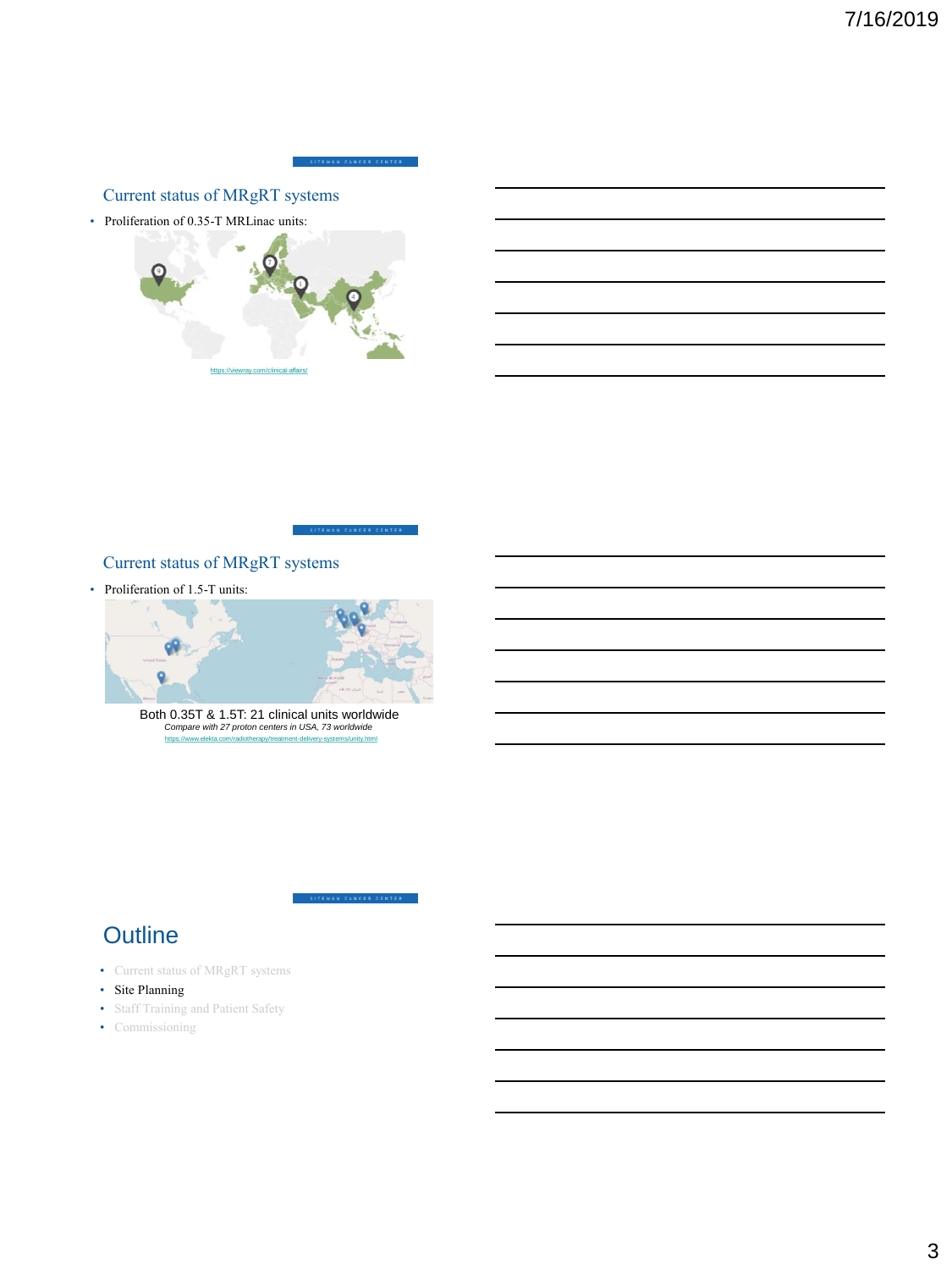

# Site Planning – Access Control Requirements

- ACR guidance on MRI Zone Delineation
	- Zone I: general public Zone II: unscreened patients under supervision of MRI personnel
	-
	- Zone III: screened patients under supervision of MR personnel only, restricted from general public access, visitors must also be screened – Zone IV: MR scanning room itself

Kanal, Emanuel, et al. "American College of Radiology white paper on MR safety." *American Journal of Roentgenology*178.6 (2002): 1335-1347.



SITEMAN CANCER CENTER

# Site Planning – Access Control Requirements



Site Planning – Access Control Requirements





SITEMAN CANCER CENTER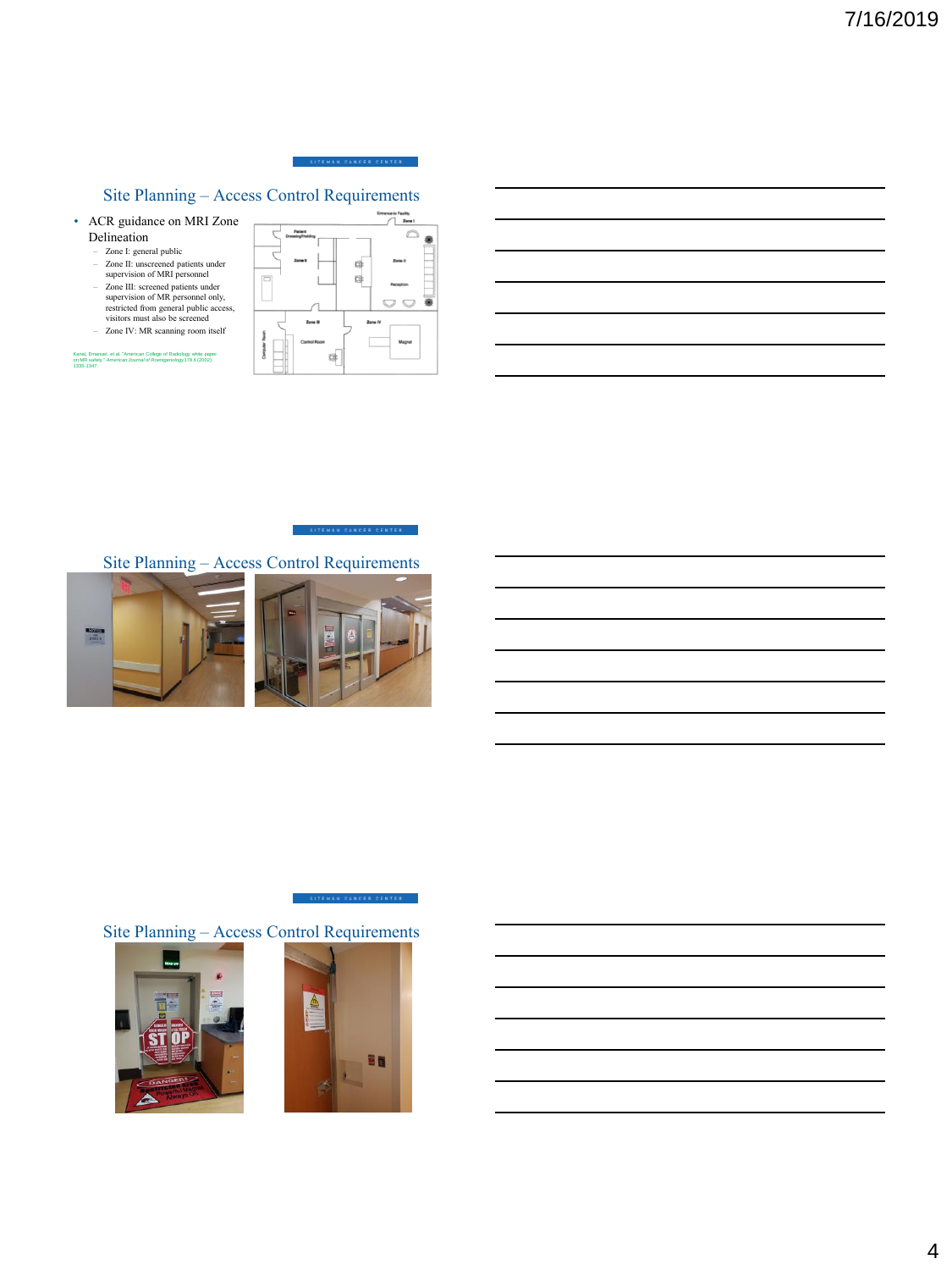.<br>Teman Cancer Center

# Site Planning – Quench Pipe & Other Ducts

- Both commercially-available systems utilize superconducting magnets filled with helium at 4K
	- The gases must have an escape path in case of instability<br>- The quench pipe often cannot have the necessary bends to reduce shielding requirements (as<br>with HVAC) due to maximum pressure limitations to ensure gases escape
- Especially tricky for radiotherapy departments due to their commonly underground locations
- There will be other vault penetrations for cables coming from auxiliary equipment rooms • Majority of electronics and cooling equipment located outside the vault
	- These penetrations must be both RF and radiation-shielded



# Site Planning – Fringe Magnetic Fields

- Manufacturer should provide map of fringe fields
- Must identify and mark the 5-Gauss line
- The region beyond which magnetic fields can become harmful • Must consider equipment adjacent to MRgRT vault
- 



SITEMAN CANCER CENTER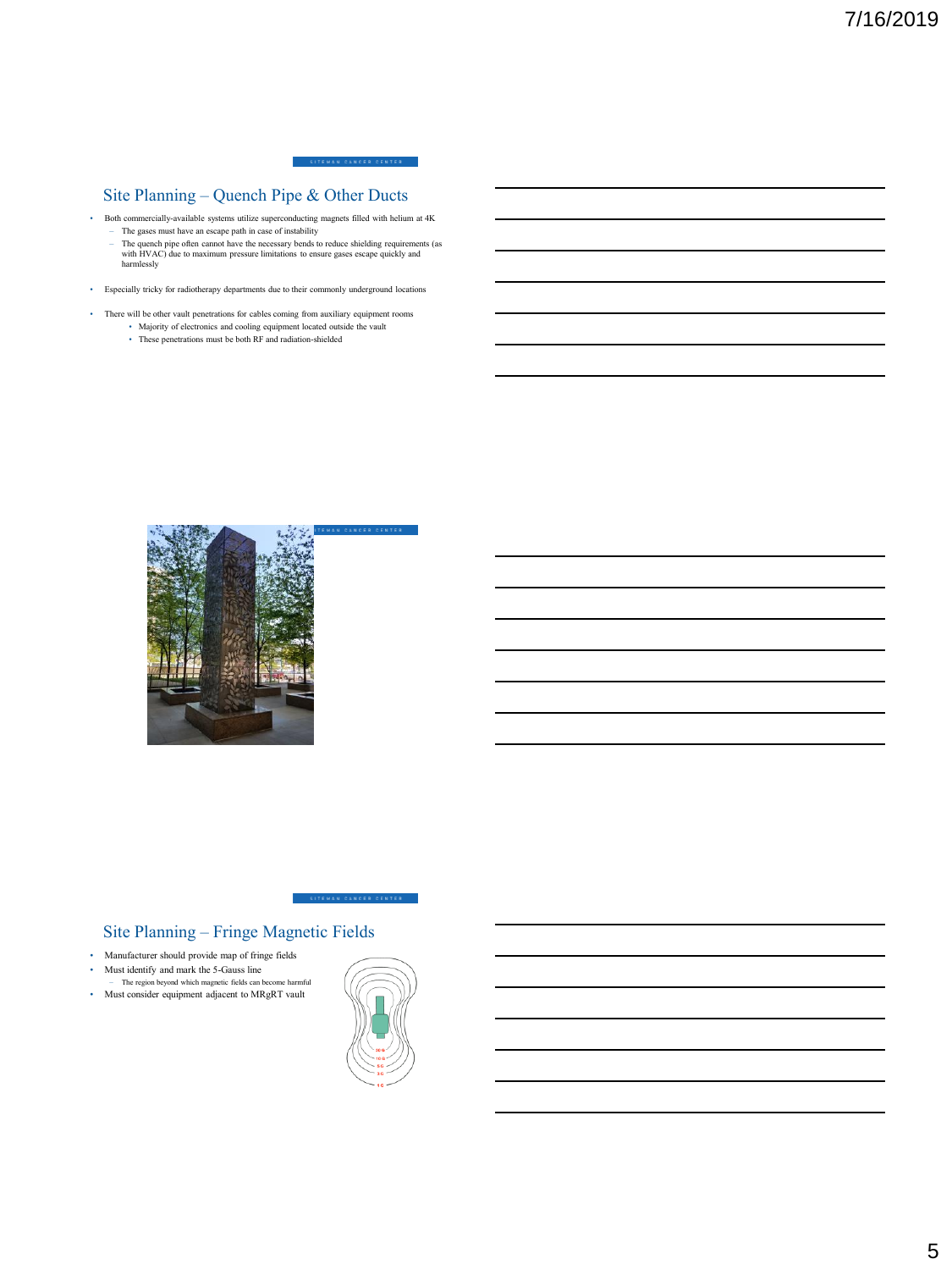#### .<br>EMAN CANCER CENTER

# Site Planning – Fringe Magnetic Fields

- Example of fringe field interference:<br>
ViewRay & Tomotherapy<br>
 Steel plate installed in the wall between the<br>
two vaults, taking the fringe field down to<br>
the level of the Earth (0.5 Gauss)
	-



# Site Planning – Fringe Magnetic Fields<br>
mple of finge field interference: Elekta and Elekta

- Example of fringe field interference: Elekta and Elekta<br>- A weak field at the standard linear accelerator<br>resulted in a significant change to flatness and<br>output that was not able to be fully corrected by the<br>linac's ser
	- After the 1.5-T magnet was stabilized, the adjacent linacs were recalibrated

500<br>300<br>200<br>100<br>0  $20 - 40$  $60 80$ 

|         |     | n   |           |
|---------|-----|-----|-----------|
| ĸ       | U7. | U8  | U9        |
| U4<br>× | v.  | U5  | MRI<br>U6 |
|         |     | Yv. |           |

**LOT** 

.<br>TEMAN CANCER CENTE

Kok, J. G. M., et al. "Installation of the 1.5 T MRI accelerator next to clinical accelerators: impact of the fringe fors: impact of the fri<mark>r</mark><br>ne & *Biology* 54.18 (2



# SAM Question

The 5-Gauss line is:

A.A pixel line in the matrix

B.The magnetic field line territory within which the magnetic field can become harmful

C.A catheter inserted into the femoral artery

D.A geometric theorem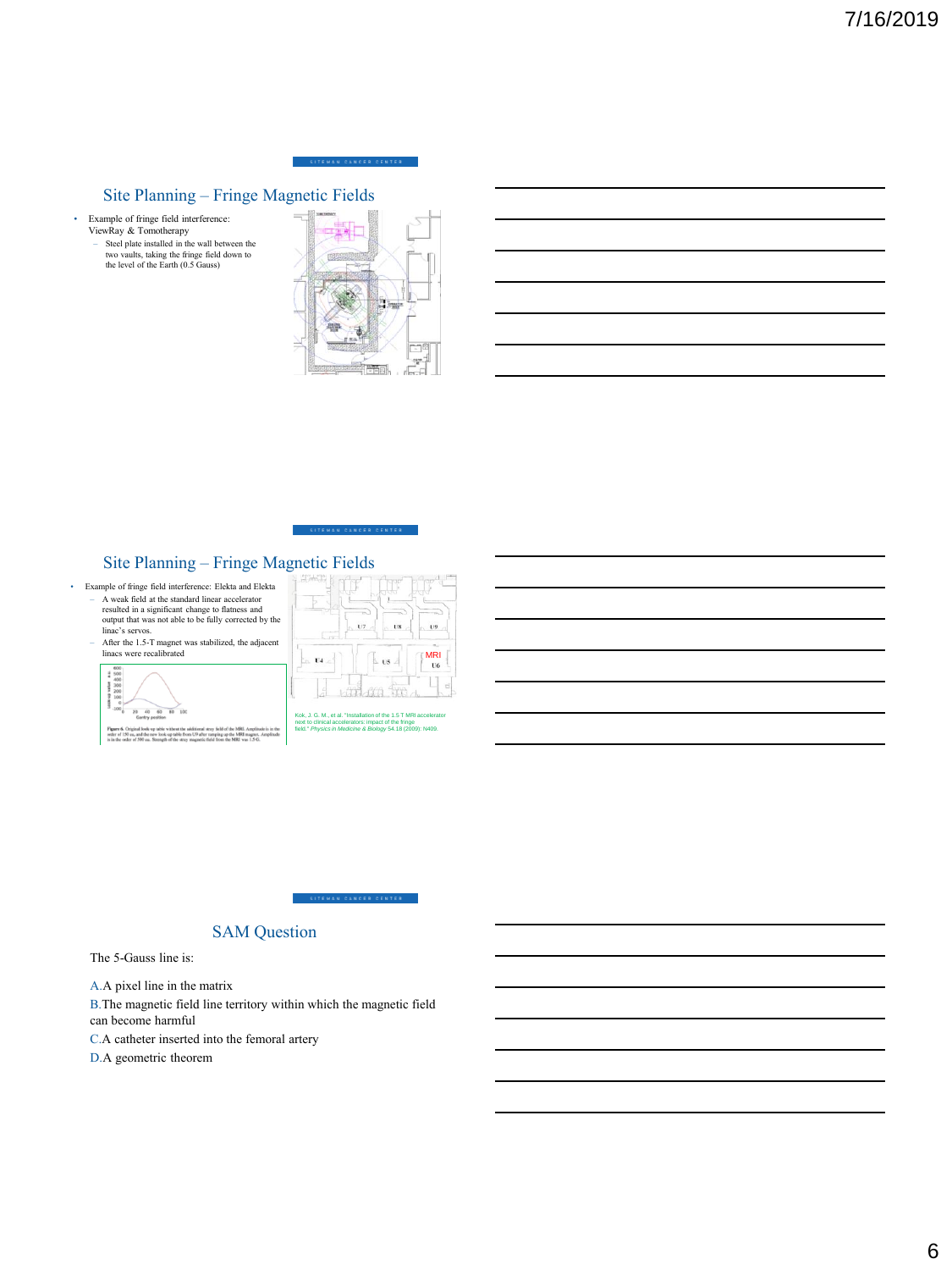.<br>Teman Cancer Center

### SAM Question

The 5-Gauss line is:

A.A pixel line in the matrix

B.The magnetic field line territory within which the magnetic field can become harmful

C.A catheter inserted into the femoral artery

#### D.A geometric theorem

Reference: E Kanal, JP Borgstede, AJ Barkovich, C Bell, WG. Bradley, JP Felmlee, JW Froelich, EM Kaminski, EK<br>Keeler, JW Lester, EA Scoumis, LA Zaremba and MD Zinninge, American College of Radiology White Paper on MR<br>Safet

.<br>EMAN CANCER CENTER

SITEMAN CANCER CENTER

# **Outline**

- Current status of MRgRT systems
- Site Planning
- Staff Training and Patient Safety
- Commissioning

# Staff Training and Patient Safety

• Staff training – adhere to ACR guidelines

#### – MRI director

- Physician responsible for establishment and adherence to MRI safety guidelines by all staff
- $-$  Level I training  $-$  general MRI safety, does not grant unescorted access • Should be required of all clinical and engineering staff in radiotherapy as well as all cleaning staff
- Level II training unescorted access
	- Should be required of all physicians, physicists, residents, nurses, therapists Anyone who may screen patients and visitors
	-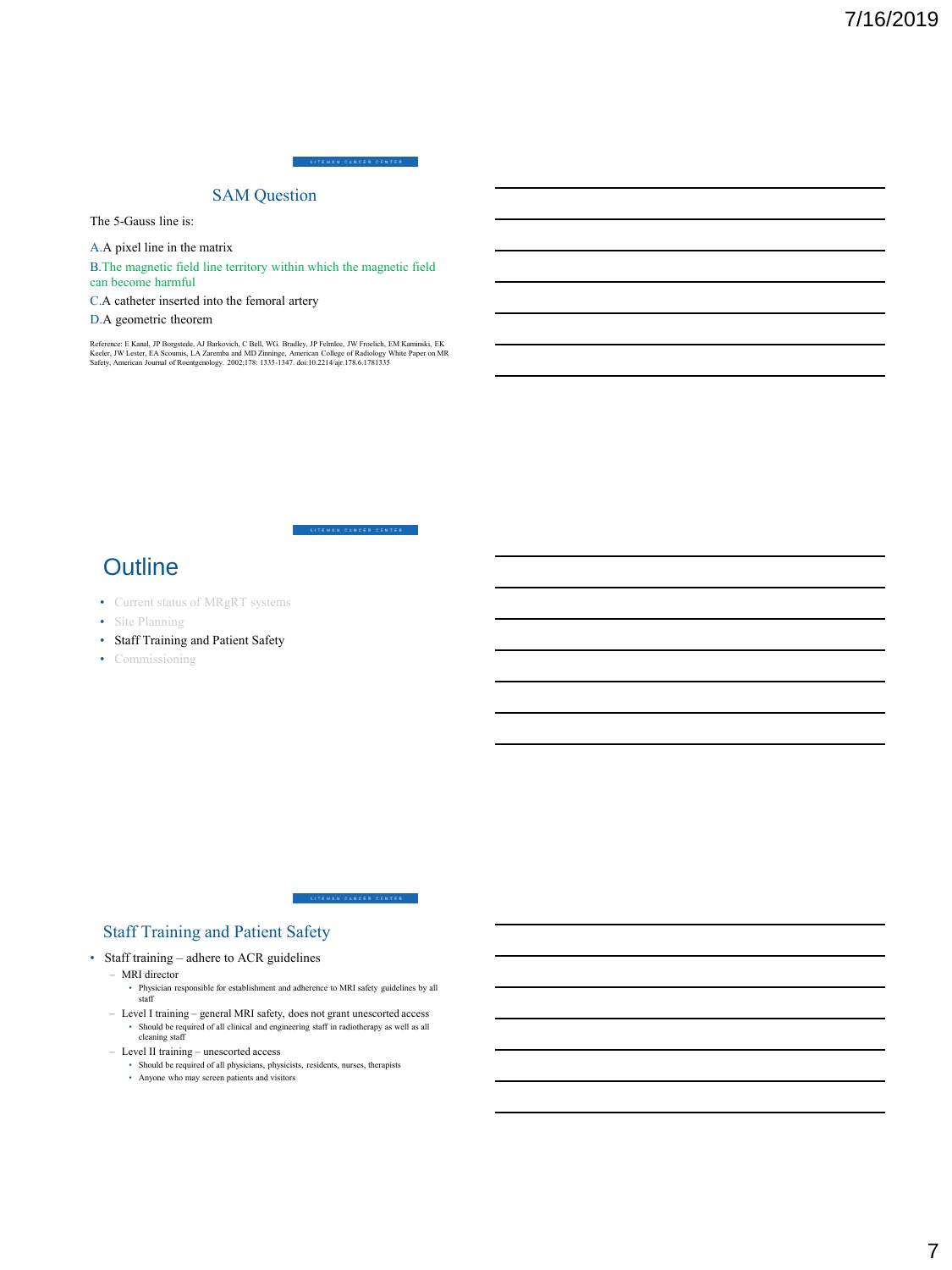#### .<br>IEMAN CANCER CENTER

### Staff Training and Patient Safety

- Patient Safety
	- The patient must be screened more than once for MRgRT specifically:
		- 1. At time of initial consultation 2. At time of simulation (even if not using MRI or MRgRT for sim)
		- 3. At time of first fraction
		-
	- 4. At time of every subsequent fraction (at least an abbreviated version

*Never assume that just because a patient had a prior MRI scan that they are safe!*



### Staff Training and Patient Safety

- Patient Safety emergency procedures – Emergency response personnel must be aware of MRI field
	- An MR-compatible stretcher may be used to transfer patient from MRgRT vault to maze or just outside, where the emergency response team may treat them without fear of ferromagnetic equipment entering the main vault



#### SITEMAN CANCER CENTER

# **Outline**

- Current status of MRgRT systems
- Site Planning
- Staff Training and Patient Safety
- Commissioning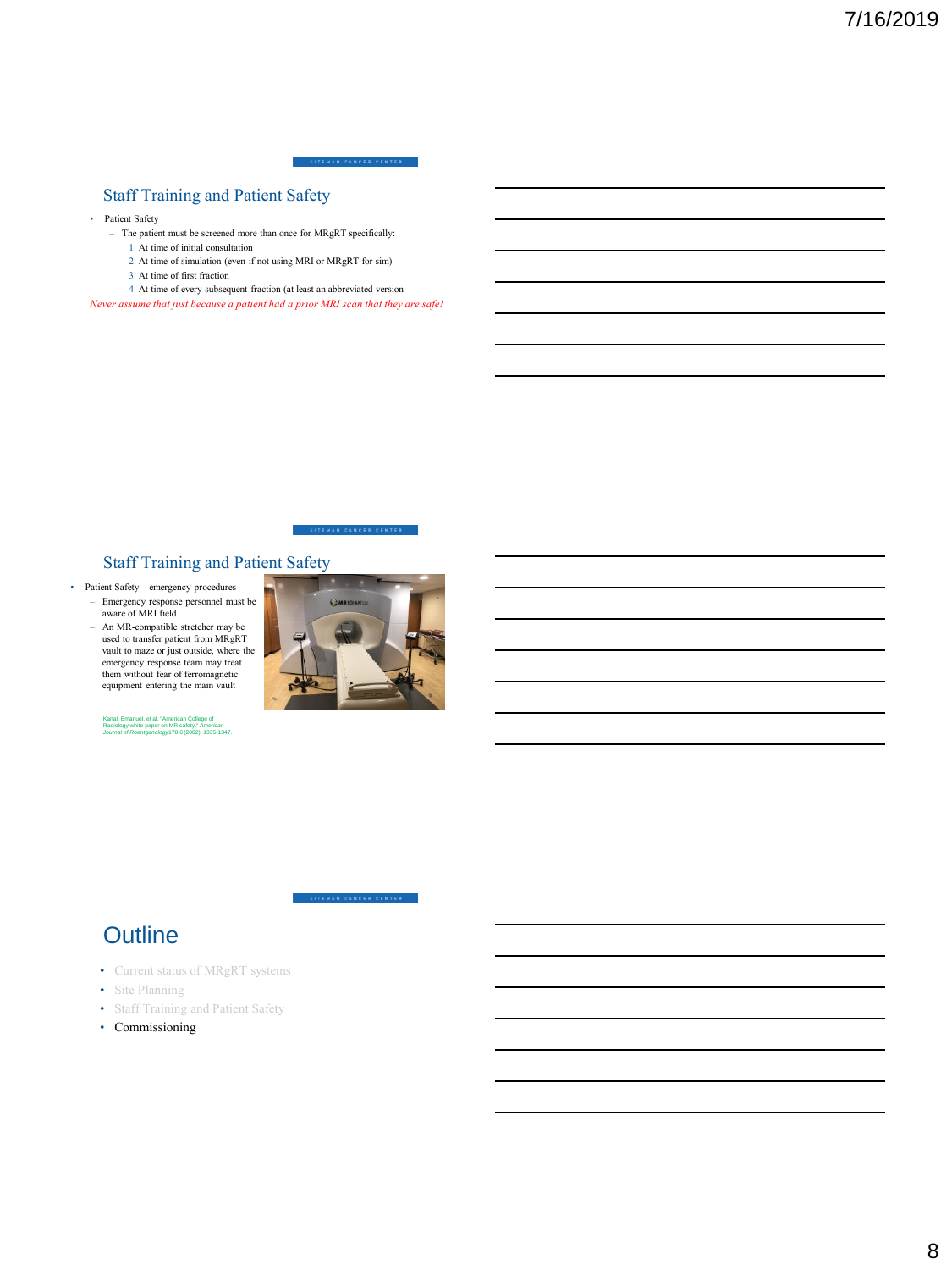#### EMAN CANCER CENTER

### Commissioning - Simulation

- Immobilization and positioning device selection
	- Check with manufacturer regarding MRI compatibility of existing products
		- E.g., Vacloc bags, Alpha cradles already MR-compatible
	- Solutions starting to appear for head and neck immobilization • Cannot use the standard HN board as it is typically carbon
		- fiber
- Must evaluate the effect on image quality if immobilization/positioning device increases distance between patient and receiver coils



### Commissioning - Simulation

- Patient hearing protection
	- May be too large to be comfortably worn in the arms-up position
	- May be impossible to combine with head immobilization



# SITEMAN CANCER CENTER

# Commissioning - Simulation

- Patient hearing protection
	- Ear plugs are a potential solution – Must educate patient to alert staff if they fall out
	-

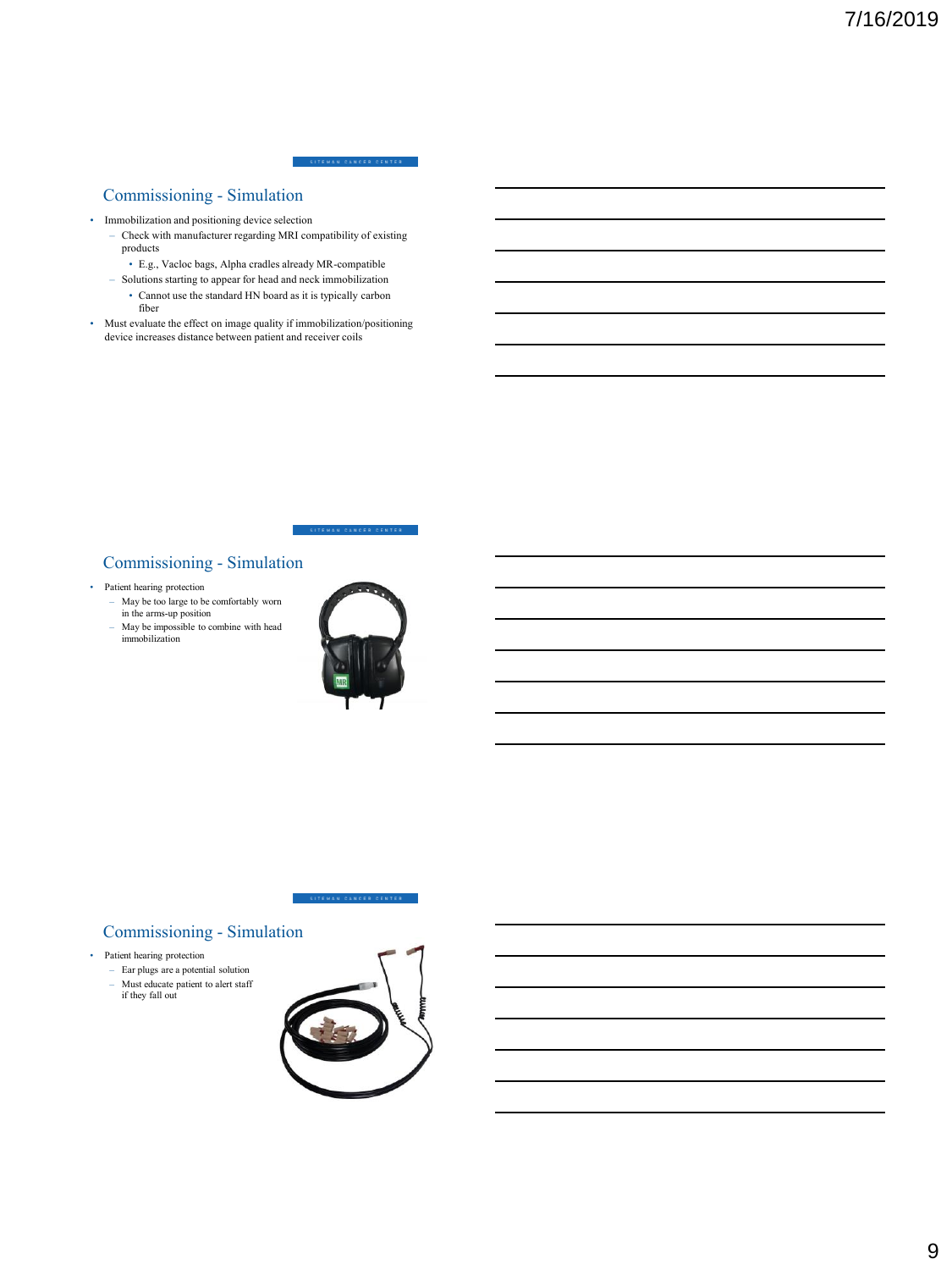.<br>Teman Cancer Center

### Commissioning – Considerations for Daily Treatments

- Patient preparation for radiotherapy, especially adaptive
	- Maximize efficiency by minimizing amount of variation in internal anatomy • NPO for 2 hours prior to treatment
		- Avoid iron fortified foods and vitamins for duration of treatment



Green, Olga, et al. "Practical Implications of Ferromagnetic Artifacts in Low-field MRI-guided Radiotherapy." *Cureus* 10.3 (2018).

#### Commissioning – Considerations for Daily Treatments

- Patient monitoring devices (interaction with image quality)
	- It is possible to use anaesthesia and patient monitoring, but care must be taken to evaluate impact on image quality
	- There are no windows in MRgRT vaults! Must have additional cameras – Devices are typically tested in diagnostic MRI scanners, there may be RF
	- noise interfering with MRgRT systems specifically
	- Consult with radiology department for more complicated cases

Henke, Lauren E., et al. "First reported case<br>of pediatric radiation treatment with<br>magnetic resonance image guided radiation<br>therapy." *Advances in radiation oncology* 4.2<br>(2019): 233.

Gach, H. Michael, et al. "Lessons Learned From the<br>First Human Low-Field MRI Guided Radiation<br>Therapy of the Heart in the Presence of an<br>Implantable Cardiac Defibrillator." *Practical radiation*<br>Implantable Cardiac Defibri

.<br>Teman cancer center

# **Summary**

- The proliferation of MRgRT units allows for sharing of experience with installation and implementation
	- Task groups and working groups are actively being organized and guidance is forthcoming
- There is established guidance regarding MRI safety from ACR, but care must be taken as MRgRT patients will be receiving multiple scans and encountering multiple personnel
- It is beneficial to align with a neighboring radiology department but do not assume their procedures are sufficient